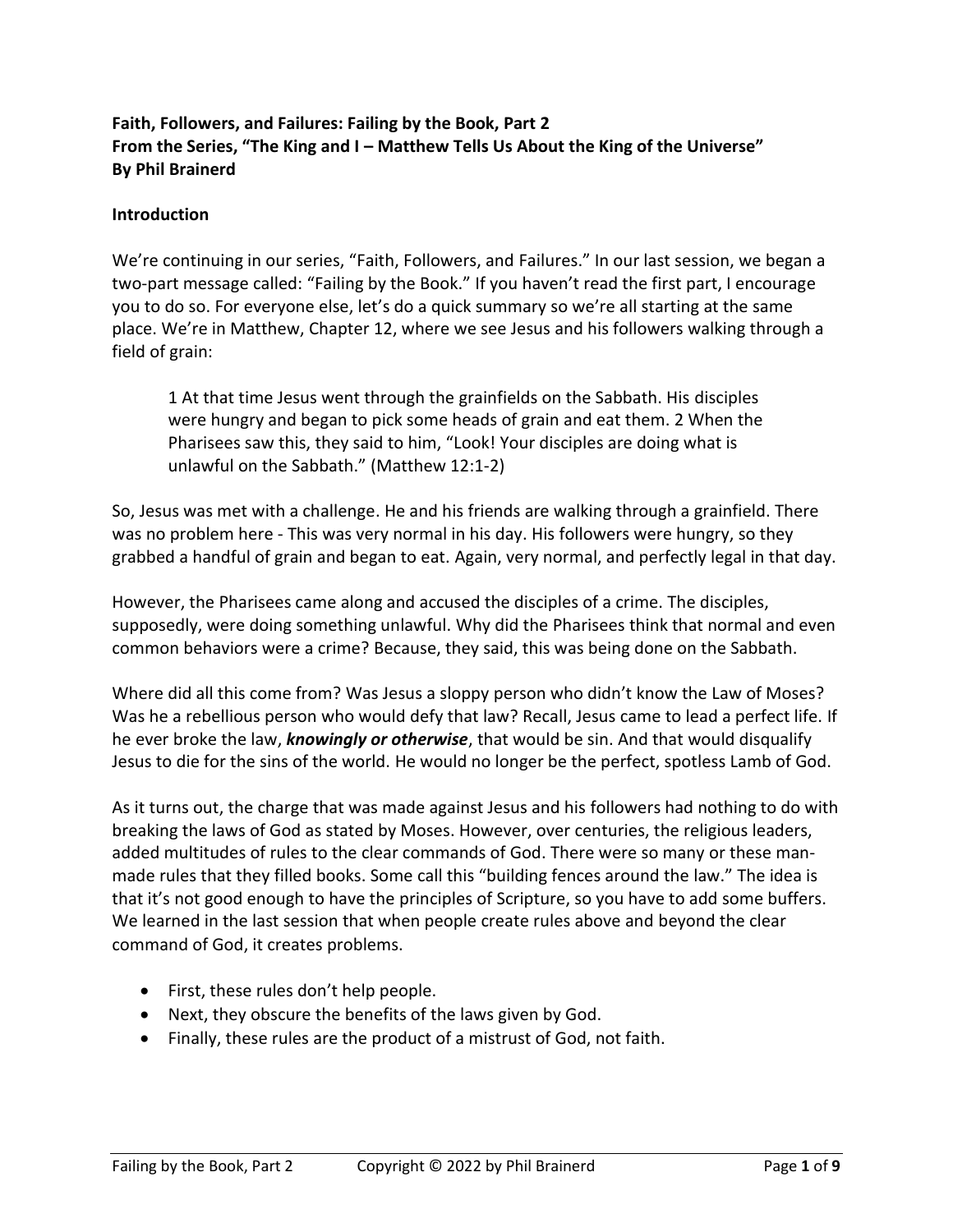All of these things combined in such a way that the Pharisees did not recognize the Messiah when he came. Instead, they attempted to undermined him by accusing him of crimes. In this article, we're going to pick up where we left off with part two.

We're going to divide our talk into two parts: First, how did Jesus respond to the charges leveled against him? Second, what does this mean for us today? So, let's dive in. How did Jesus respond? Let's read on in Matthew 12.

3 He answered, "Haven't you read what David did when he and his companions were hungry? 4 He entered the house of God, and he and his companions ate the consecrated bread—which was not lawful for them to do, but only for the priests. (Matthew 12:3-4)

How did Jesus respond to people who had made up their own book of rules, and who had the hubris to use their rules to falsely judge him? Here's what he did: *He answered from the true Word of God.* Look at what he said: "Haven't you read…"

The way you answer people who are steeped in the laws and traditions of man is to steer them to the true Word of God. And that's just what Jesus did. He's referencing a story that's found in I Samuel 21. We won't go there – let me just summarize. The great King David was at one time a servant of King Saul. Tragically, Saul became jealous of David and tried to have him killed. So, David and a few of his friends found themselves on the run. They had to get out of town fast. On the way out of town, they stopped by the tabernacle. That was where people worshipped before the temple of Jerusalem was built.

Because they were in a rush, David wasn't able to take any food. However, he knew the high priest, so David asked if there was anything available. The only food available was a special bread: It was called, "The Show Bread". Moses commanded that special bread was to be put on display in the temple. After a time, it was taken down. And this is important: After it was taken down, it could only be eaten by the priests serving in the temple. Normal people weren't supposed to eat it.

David and his men were in danger. And they were hungry. So, in this case, an exception was made. The priest on duty gave them some of the bread. So, Jesus says there's an important principle here. This rule was given by Moses. It was an important rule. However:

*When human life is in danger, human life often becomes greater than the rules.*

In the Gospel of Mark, the writer tells the same story. Over there, Mark records Jesus as adding a statement:

Then he said to them, "The Sabbath was made for man, not man for the Sabbath. (Mark 2:27)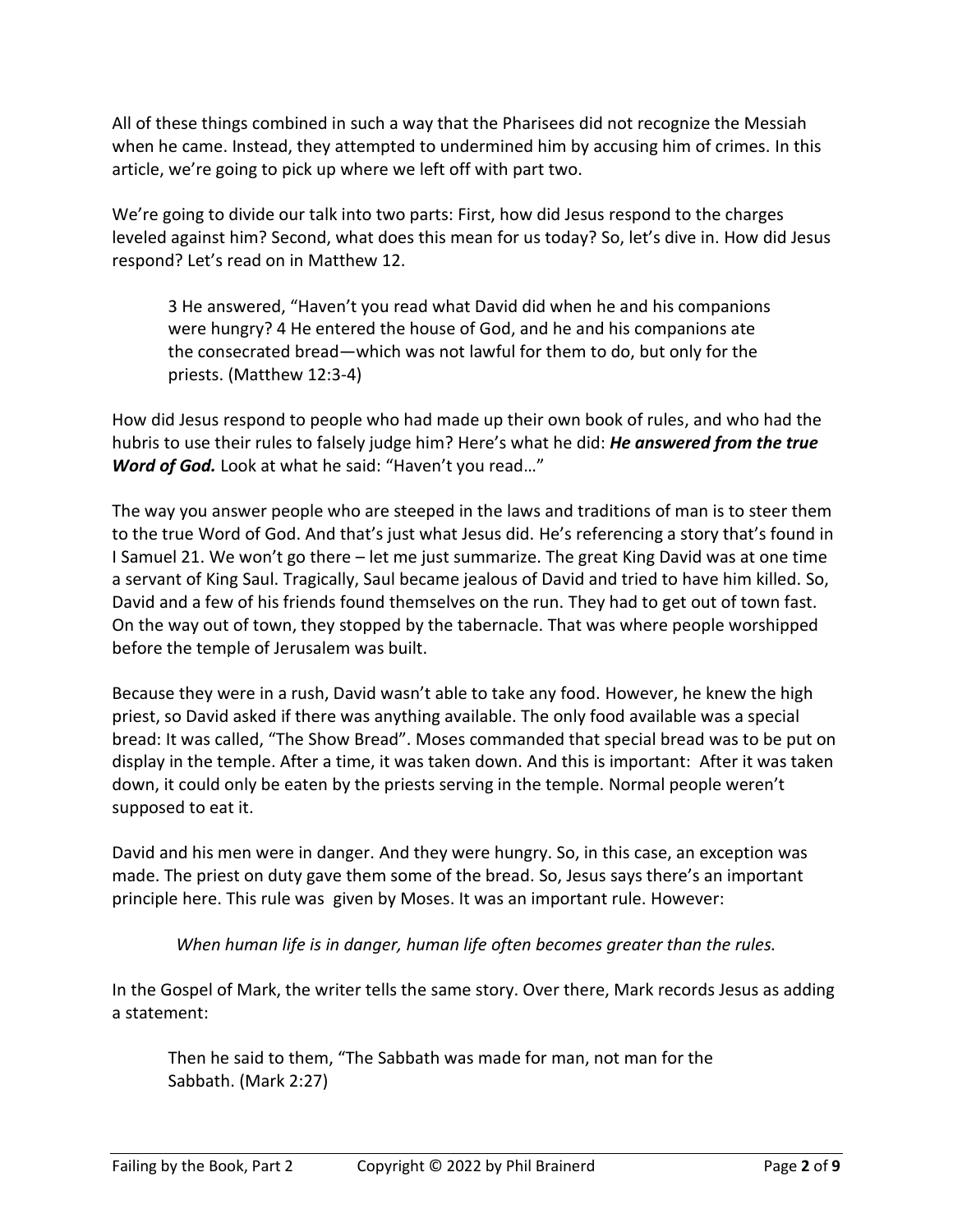So, the way that Jesus answered people who made up books full of man-made rules was to take them to the true Word of God. Jesus does this again so we can learn more. Let's read on:

Or haven't you read in the Law that the priests on Sabbath duty in the temple desecrate the Sabbath and yet are innocent? (Matthew 12:5)

Notice again: "…haven't you read…" Jesus keeps returning his accusers to the Word of God. He is not a man who is unfamiliar with the writings of the Scripture as the Pharisees suppose. He is a master of the Scripture. Being a master, Jesus now challenges the Pharisees to dig deeper. He says that the priests in the temple desecrate the Sabbath. What does he mean?

We mentioned in our last article that the Pharisees defined work on the Sabbath as lifting a weight equal to a dried fig. The priests in the temple led worship every day - Including the Sabbath. This work involved doing things like offering sacrifices. In order to sacrifice a lamb, you had to lift it on to the altar. Question: Is a lamb heavier than a dried fig?

You get the picture. The priests were involved in all kinds of activities that broke the man-made rules associated with the Sabbath. If the rule book that the Pharisees had created had any validity, then the priests in the temple desecrated the Sabbath. Of course, Jesus is saying that the rules created by the Pharisees had almost no validity. And so, the priests were innocent.

Then Jesus goes on to say some things that would surely make the Pharisees quake.

6 I tell you that something greater than the temple is here. 7 If you had known what these words mean, 'I desire mercy, not sacrifice,' you would not have condemned the innocent. 8 For the Son of Man is Lord of the Sabbath." (Matthew 12:6-8)

The Hebrew Temple of Jerusalem was considered to be one of the wonders of the ancient world. It was not just a wonder of architecture - It was the earthly symbol of the Hebrew faith. Jesus just pointed out that priests who serve in the temple do things that the Pharisees would define as breaking the Sabbath. Well, guess what? Something greater than that temple was standing right before their eyes. If someone served God in the temple on the Sabbath, it was totally appropriate for them to exert themselves. How much more for people who served something greater than the temple?

Jesus then quotes even more Scripture: "If you had known what these words mean, 'I desire mercy, not sacrifice,' you would not have condemned the innocent." This is from Hosea 6:6. God ordained sacrifices in his temple. However, he cares more about the condition of the hearts of those presenting the sacrifice than the sacrifice itself. When people make a sacrifice to God, when things are working right, it's a picture - a picture of presenting a piece of yourself to God. When people present themselves to God, he changes their hearts. They start to become like him.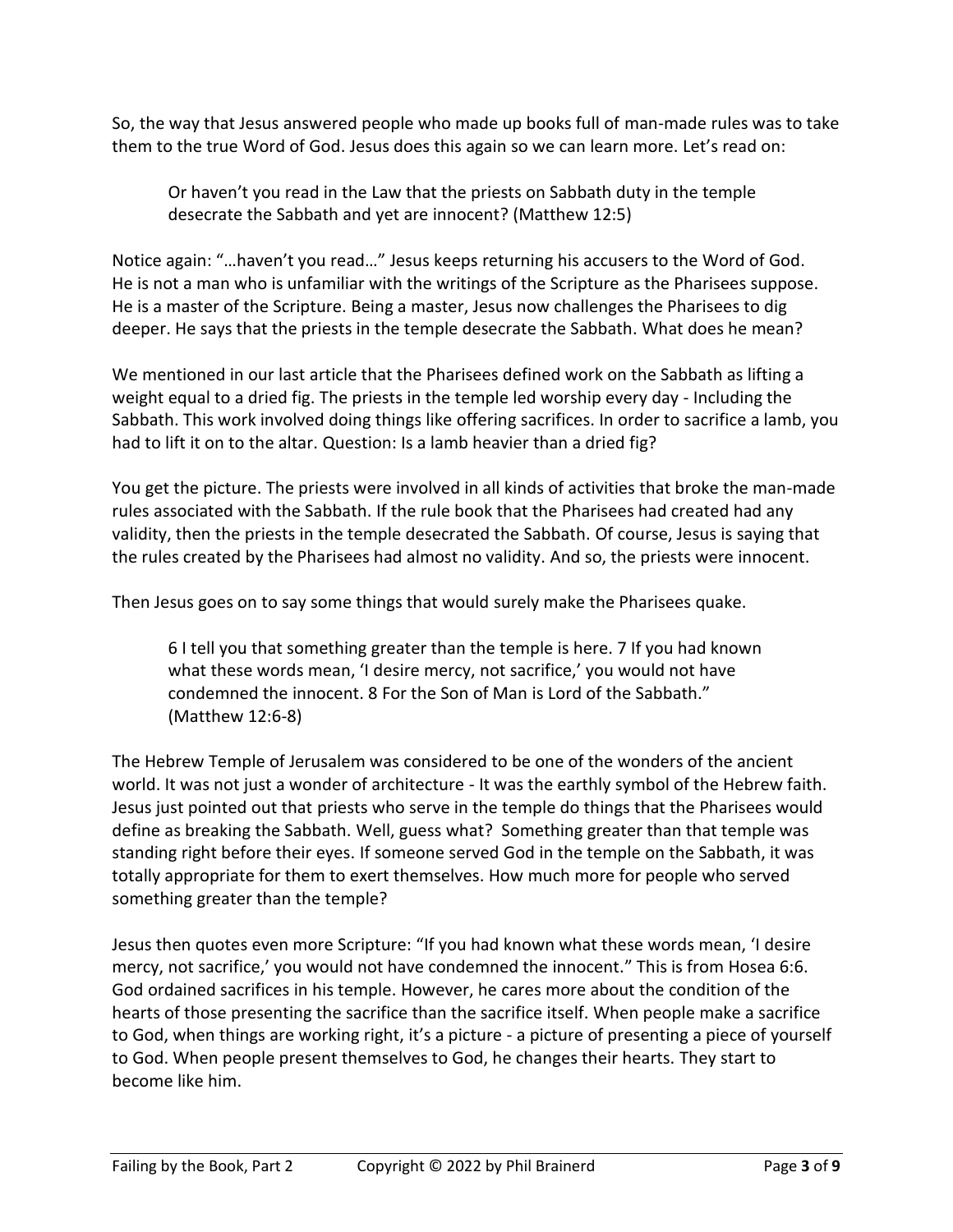What is God like? He cares about people. He loves people. He is concerned when people hurt. He wants to see his children do the same things. And when people allow God to give them a new heart, they can.

So, Jesus and his followers were charged with a crime: Being hungry and grabbing some food on the Sabbath. Jesus took his accusers and turned them from their man-made rules to the Word of God. By doing so, he showed them that his followers were innocent.

If you learn the true Word of God, God uses it to make profound changes in your life. Your heart is changed. You become like him. On the other hand, if you run your life solely on man-made rules, you miss the wonder of what God offers. In fact, you miss the wonder of God.

The Pharisees missed the fact that something greater than the temple was standing before them. Then, Jesus tells them that they missed something even greater.

"For the Son of Man is Lord of the Sabbath." (Matthew 12:8)

God created the earth in six days and rested on the seventh. He called the seventh a Sabbath. The God who did this came to the earth to live in the body of a human. And he was standing right there in the grainfield. The Pharisees missed it, because of their rules.

Jesus continued his response to the Pharisees. Let's read.

9 Going on from that place, he went into their synagogue, 10 and a man with a shriveled hand was there. Looking for a reason to bring charges against Jesus, they asked him, "Is it lawful to heal on the Sabbath?" (Matthew 12:9-10)

Jesus continues his response by walking onto the turf of the enemy. Notice, we're told "he went into *their* synagogue". Any thinking person knows that a place of worship does not belong to the worshippers. It belongs to the one being worshipped. This was God's house. But the corrupt Pharisees had turned it into a stage for themselves.

On this occasion, there was a man with a shriveled hand. Matthew uses this to help us investigate the minds of the Pharisees. What we see there is scary. Here's a man with a handicap. If you know anything about Jesus, you know that he often healed people like this.

There are different ways to react to his. Someone might say, "Wow! Maybe we'll see Jesus show his power by healing this man." In the case of the Pharisees, they said: "You know this Jesus guy - He's a do-gooder. He won't be able to resist healing this man. When he does, we'll trap him."

And so they begin: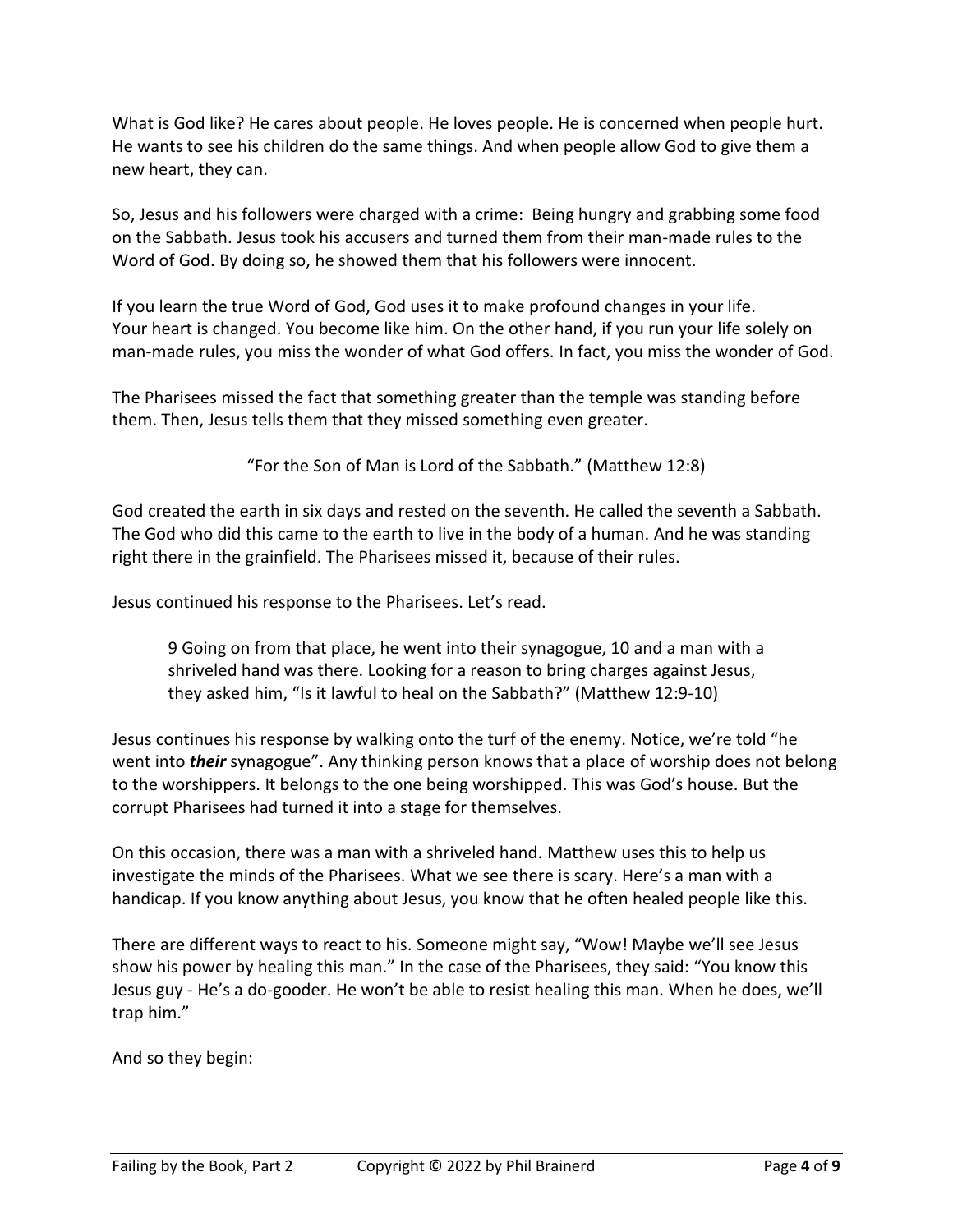Looking for a reason to bring charges against Jesus, they asked him, "Is it lawful to *heal* on the Sabbath?" (Matthew 12:10, emphasis mine)

Jesus just told them that it was acceptable to eat when you're hungry, even if it's on the Sabbath. It was acceptable to lift heavy weights in the Temple, even if it's on the Sabbath. Ah, but healing? That must be *a lot* of work.

We've talked about healing in the past. Oddly, the Pharisees were on to something. It must have been a lot of work to look at a deformed hand, and then analyze all the muscles, nerves, and bones. And from there to straighten them all out - in an instant.

Grabbing a handful of grain on the Sabbath? That was OK. Lifting a lamb onto the altar in the temple? That's heavier, but apparently still OK. But healing – that was REAL work. Surely, this would be off limits. And because Jesus was a do-gooder, he wouldn't be able to resist.

How does Jesus answer this? Previously, he took these men to the Scriptures. That apparently had no effect. Remember that Jesus is the Lord of the Sabbath. He has the authority to do whatever he wants on the Sabbath. On the other hand, Jesus constrained himself to live by the laws that other lived under. That way he could live a sinless life and offer himself for the sins of others. He could not break the rules of the Sabbath. However, he could explain the rules and the principles that the rules represent. He could do so because he made them.

A moment ago, he told these men that that needed to understand mercy. It didn't sink in, so Jesus appeals to their humanity.

He said to them, "If any of you has a sheep and it falls into a pit on the Sabbath, will you not take hold of it and lift it out? How much more valuable is a person than a sheep! Therefore it is lawful to do good on the Sabbath." (Matthew 12:11- 12)

Israel is a rocky place. If you don't watch where you're going, you might fall into a pit. We've talked about sheep in the past. They're not too bright. Imagine that one falls into a pit. It starts to cry - Especially if it got hurt. What kind of a person would stand there and let a poor animal suffer?

In another place, Jesus ran into a similar situation. Here's what he said there:

Then he asked them, "If one of you has a child or an ox that falls into a well on the Sabbath day, will you not immediately pull it out?" (Luke 14:5)

Many of you either have children or you've worked with children, so you know how children are. If you were standing in a field, and you saw a big open hole, you would warn any children that might be around. You would say something like, "Hey, make sure you stay away from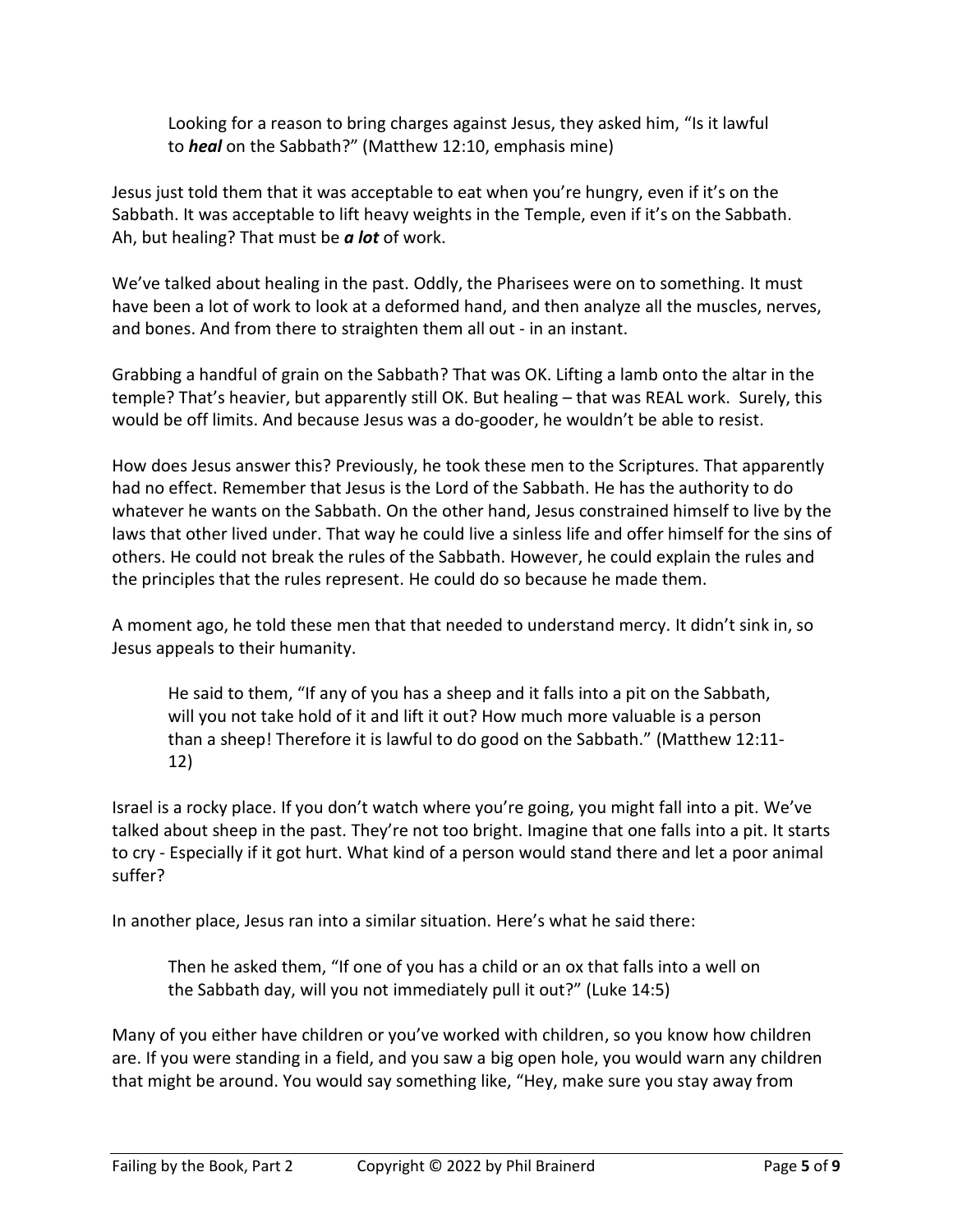that!" Some children will say, "OK", and they stay away. Other children will run over to the edge and see if they can balance on one foot.

Let's say that you're a parent living in ancient Israel, and you hear the sound that no parent wants to hear from their child: "Help!" You run over to the hole where the sound is coming from. Now imagine the following conversation.

| Parent: | Son $-$ are you OK?                                                         |
|---------|-----------------------------------------------------------------------------|
| Child:  | "I can't get out."                                                          |
| Parent: | Well, I'd love to help you, but you know - it's the Sabbath.                |
|         | You should have come home when we called instead of playing near this hole. |
| Child:  | "I'm afraid".                                                               |
| Parent: | Well, get used it for the next 24 hours.                                    |
| Child:  | "I'm cold".                                                                 |
| Parent: | Hey, I'd normally go and get you a blanket.                                 |
|         | But you know, I can't carry anything on the Sabbath.                        |
| Child:  | "I think I'm bleeding."                                                     |
| Parent: | Well, that's what happens when you don't listen to Mommy and Daddy.         |

Then, you don't hear any more.

Why would anyone with a heart stand around and do nothing in that situation? Why would you leave a hurting child alone for even a minute longer than needed? So, Jesus says: "…will you not immediately pull it out."

Back to our story.

Then he said to the man, "Stretch out your hand." So he stretched it out and it was completely restored, just as sound as the other. (Matthew 12:13)

Now, understand this. This man likely had this handicap for his whole life. Could he have waited until the next day? Sure. But to Jesus, there was no reason to allow this man to suffer even one minute longer than he had to. So, as he often did, he helped this poor man.

How did the Pharisees react? Did this change their hearts?

But the Pharisees went out and plotted how they might kill Jesus. (Matthew 12:14)

More…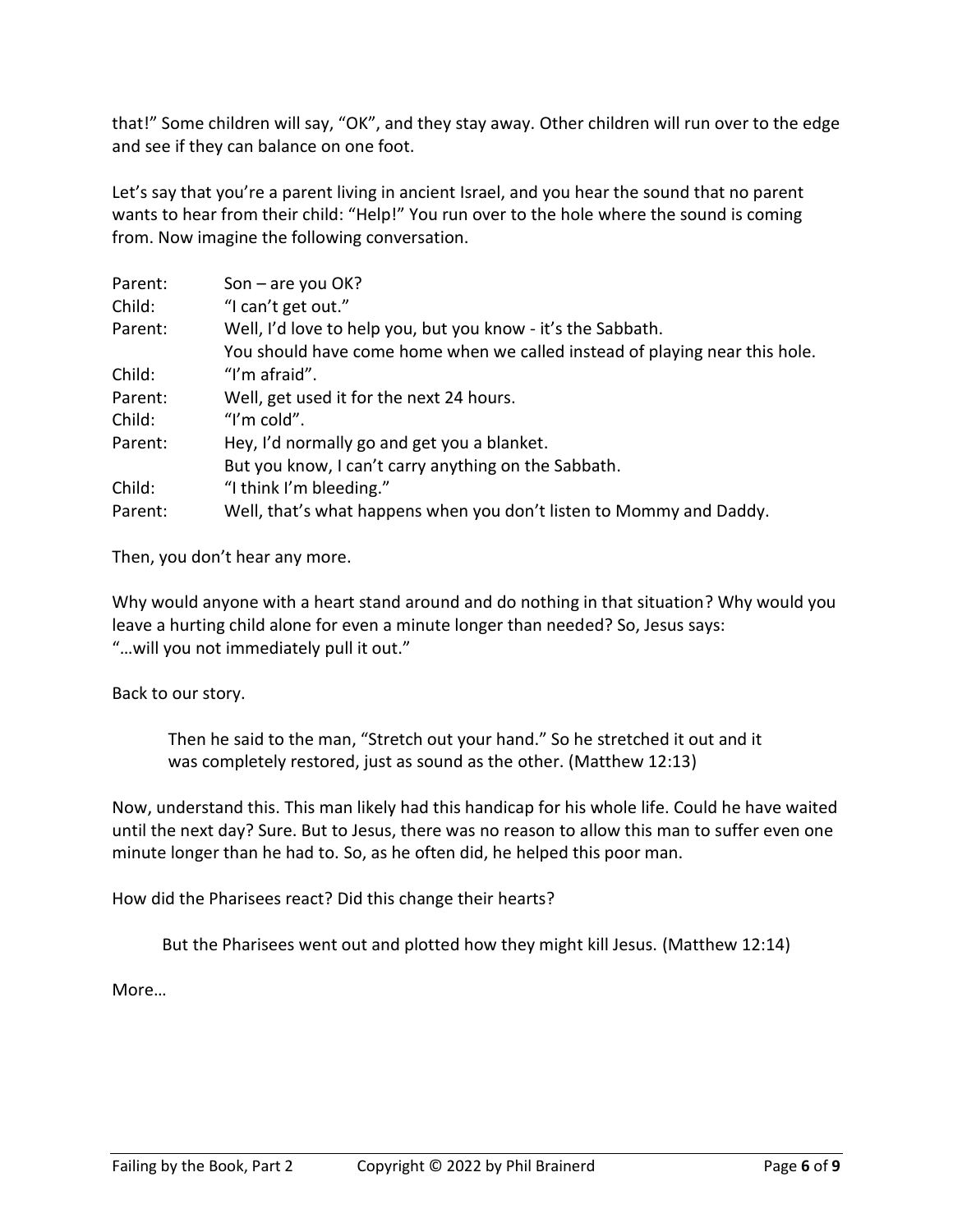So, the second way that Jesus responded to the Pharisees was to walk directly onto their turf and challenge them. He showed them the condition of their pitiful hearts by shining a stark light on them. He showed mercy and love when they had none.

How did they react to Jesus? They plotted how they might kill him.

### **II. What does this mean for us today?**

What does this all mean for us today? As always, it means lots of things, but let's focus on a few.

#### **We need to understand grace**

Above all, we need to understand grace.

16 Out of his fullness we have all received grace in place of grace already given. 17 For the law was given through Moses; grace and truth came through Jesus Christ. (John 1:16-17)

According to this, grace and truth were a major part of why Jesus came. So we must understand grace.

Moses gave the law. What was the law? The law was God's will for his people. If God were to walk the earth, this is how he would act. Paul talks about this in the letter to the Galatians

24 So the law was our guardian until Christ came that we might be justified by faith. 25 Now that this faith has come, we are no longer under a guardian. (Galatians 3:24-25)

When Jesus came, he fulfilled all the requirements of the law. We read about that back in Matthew 5.

Do not think that I came to destroy the Law or the Prophets. I did not come to destroy but to fulfill. (Matthew 5:17)

Jesus fulfilled the law. Because he fulfilled the law, he was eligible to die for the sins of those who failed the requirements of the law - And that's all of us. He does all this free of charge. He offers all the benefits of his salvation to people based only on faith. That's grace. That's why I often quote the following verse from Ephesians: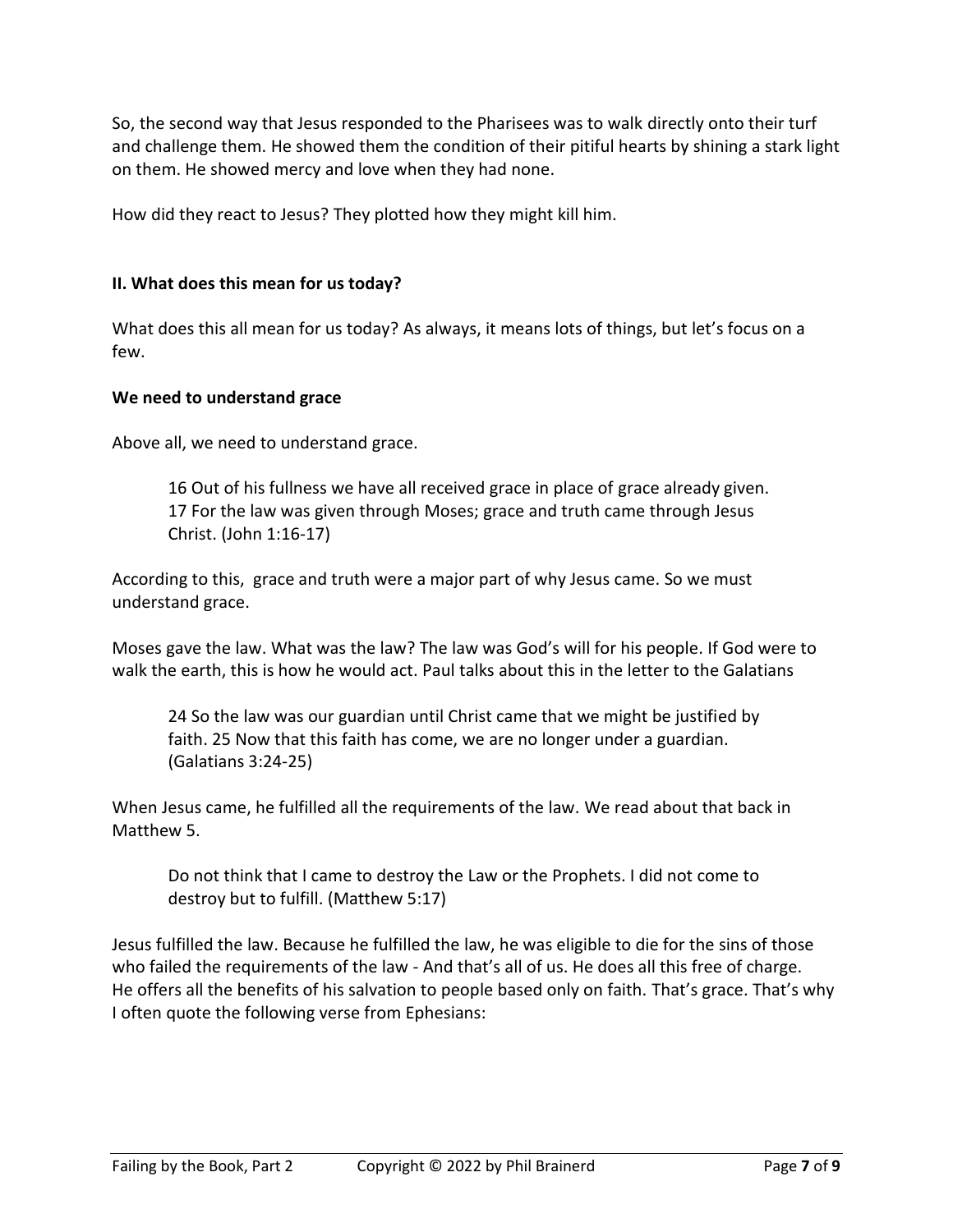8 For it is by grace you have been saved, through faith—and this is not from yourselves, it is the gift of God— 9 not by works, so that no one can boast. (Ephesians 2:8-9)

So, we need to understand grace. Grace is how we are saved. Grace is how we enjoy all the benefits of salvation. Grace is how God reveals himself to us so that we and enjoy him.

What happens if we don't understand grace? That's why Paul had to add the second part of this quote: "not by works" (v 9) If people don't understand grace, they base their relationship with God on works. And that's not how God does things.

What do the works look like? In some cases, people misinterpret the principles and rules given to us in the Bible. As I said a moment ago, the law was meant to lead people to God. Instead of that, many people view the law as a checklist. For example, the law says, "you shall not murder". So, some people finish their day and say, "I didn't murder anyone - I get a point. God must like me."

But that's not why God gave the commandment. Jesus was God visiting the face of the earth. While he was on the earth, people did all kinds of things to offend him. *He didn't murder any of them*. Instead, he showed them mercy. He forgave them.

So, people who treat the law as a checklist system miss God's purpose for their lives.

Another one is the Sabbath. We ended our first session by mentioning that we would find out why we don't observe the Sabbath today the way people did in ancient Israel. Like the commandment on murder, many misunderstand the command to observe a Sabbath. In the days of Jesus, many took a day off as directed. Then checked off that time on their list. They thought that obeying the Sabbath was one more part of a point system that earned God's favor.

But God directed people to observe a Sabbath for a different reason. When he created the heavens and the earth, he stopped at the end to rest. Here's the point: If we do the same, we have the opportunity to become like him. And more, it's just plain good for us.

Jesus fulfilled the law. So, there is no legal requirement that we take a day off. No lightning will fall if you fail to observe a Sabbath. But, we have a Sabbath principle. Taking a day off is good for us - For all the reasons I've been mentioning. So, I recommend you do it. Use the free time to come to church. And then spend time with your family and friends. And of course, spend time with God.

When Jesus died and ascended into heaven, it started what we call "The Church Age." Previously, God's plan centered on the people if Israel. Now, the gospel would go out into the world. To the other nations – the Gentiles. Many of those people were slaves. If they tried to tell their masters that they couldn't work one day a week, they would be beaten. So, the early